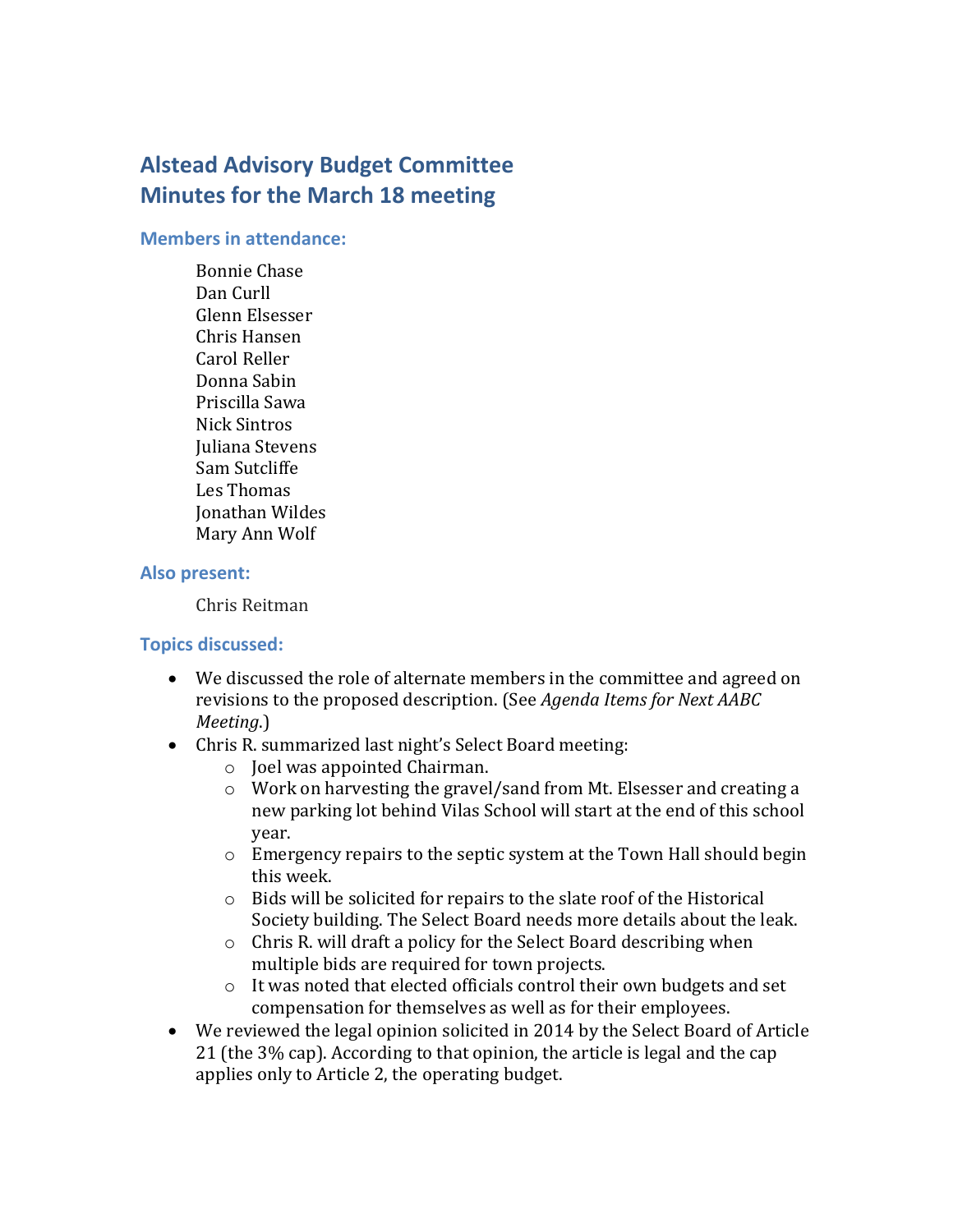- We discussed the committee's communication policy and agreed on revisions to the proposed description. (See *Agenda Items for Next AABC Meeting*.)
- Chris R. said that the Select Board will meet soon in an executive session to discuss compensation for certain employees.
- Chris R. is testing a web plugin that would support an electronic town calendar.
- We agreed that the second week of every month would be a good time to review the financial report from the previous month. On the fourth week of every month, we might meet briefly or use that time for subcommittee work.

### **Subcommittee Reports:**

- The Quarterly Report subcommittee has drafted a brief Q2 report that will focus on the June tax bill and revenues.
- The Emergency Management Study Group (EMSG) met on March 5. The first priority is to draft a job description for the new police chief.
- The Financial Data subcommittee will meet next Monday with Linda and Chris R to review the town's financial management system.
- The Financial Planning subcommittee has added detail to Jonathan's example Planning Calendar. We reviewed the updated calendar and suggested further revisions.
- The DPW subcommittee has agreed on the top five tasks for the summer:
	- o Introduce better record keeping for employee hours/tasks.
	- o Introduce better record keeping for equipment use/repairs.
	- o Management training.
	- o Better management of the trash compactor and trips to Claremont.
	- o Define snow-plowing service levels for high vs low priority roads.

#### **Motions:**

- The meeting minutes of March 11 were approved, with the corrections from Carol and Sam.
- We agreed to meet the second and fourth week of each month for the next several months. (Moved by 1. Mary Ann 2. Sam: 7 yes / 4 no / 1 abstention)

#### **Action items:**

- Carol will send an electronic version of the updated Planning Calendar to Chris to share with the Select Board.
- Juliana will try to make sure than Bonnie, Glenn and Nick are sworn in next week.

#### **Next meeting:**

March 25 at 7:00 pm at the Town Offices.

## **Agenda items for Next AABC meeting:**

Reports from subcommittees